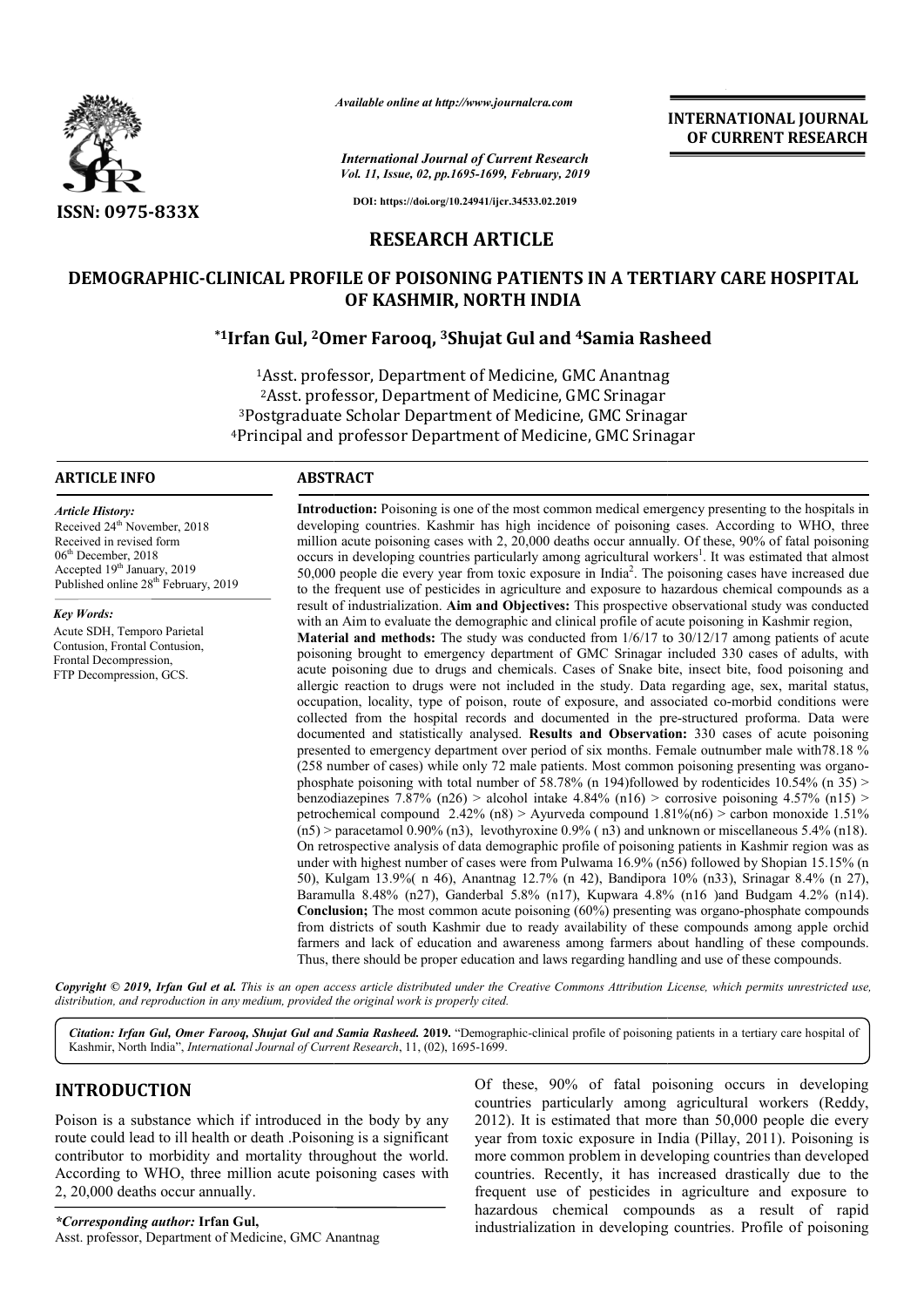in an area depends upon the access and availability of poison, socio-economic status, cultural and religious influences. The commonest agents of poisoning in India appear to be pesticides, sedatives, chemicals, alcohol, plant toxins, and household poison. Among children the commonest agents causing poisoning included kerosene, household chemicals, drugs, pesticides and garden plants (Pillay, 2011 and Srivastava, 2005) while among the adults, females predominate in all age groups, with an evident preponderance in the second and third decades of life. Acute poisoning in children is almost entirely accidental, while in adults it is mainly suicidal (Reddy, 2012). Mortality and morbidity of poisoning cases varies from country to country depending on the nature of poison and availability of facilities and treatment by qualified doctors (Reddy, 2012). There is no published data from Jammu and Kashmir regarding poisoning but many cases of acute poisoning present to our hospital emergency every day lead to tremendous burden on health care system and high mortality and morbidity.

There is drastic rise in acute poisoning causes due to easy availability of pesticides for apple orchids in Kashmir. Clinical and toxicological diagnostic and treatment facilities are often inadequate due to lack of trained personnel thus requiring strengthening of national capabilities for prevention, diagnosis and treatment. Further the lack of information on the ingredients of various products available make it difficult to plan and develop national poison policies and control program and to provide timely and reliable source of information to doctors and other medical personnel and first responders on the appropriate treatment (Pillay, 2011). Organophosphorus compound poisoning from occupational, accidental and intentional exposure is a global problem, especially in developing countries (Sheu, 1998). Its toxicity is based on inhibition of acetyl cholinesterase, culminating in accumulation of acetylcholine at the synapses (Muhammad, 2003). Initially, majority of patient's presents with florid cholinergic symptomatology (Khurana, 2000). Severe intoxication can lead to bronchorrhea, respiratory depression, fasciculations and altered sensorium (Yelmos, 1992). Quantifying acetylcholine can help in the diagnosis (Vander Hoek, 1998). Hazardous occupational and risky storage of pesticides put safety of millions of people in jeopardy. Irrational frequent sprays in high concentration pose risk to farmers (Eddleston, 2000). Promotion of necessary precautions through education and training the farmers are proving ineffective. Interestingly recognition of toxicity is resulting in paradoxical rise of such cases. Most of the villagers have stocks of these compound sat houses, readily available for deliberate self-poisoning (Hettiarachchi, 1989). Suicidal intake of pesticides is a huge burden on health services and causing extremely higher case fatality rate than accidental poisoning (Ingianna, 1983; Abdollahi, 1997 and Jayaratnam, 1990).

#### **Aims and Objectives**

This prospective observational study was conducted with an aim to evaluate the demographic and clinical profile of poisoning in Kashmir region.

# **MATERIALS AND METHODS**

The study was conducted from July 2017 to December 2017 among patients of acute poisoning from Kashmir brought to emergency department of government medical college Srinagar included 330 cases of adult patients with history acute poisoning due to drugs and chemicals. Cases of Snake bite, insect bite, food poisoning, allergic reaction to drugs and chronic poisoning were not included in the study. Patients of poisoning below age of 16 years were not included in study. Data regarding age, sex, marital status, occupation, religion, locality, type of poison, time and month of intake, route of exposure, and outcome of poisoning and associated co-morbid conditions were collected from the hospital records and documented in the pre- structured proforma. Data were documented and statistically analysed.

## **OBSERVATION AND RESULTS**

The number of poisoning cases presented to emergency department of government medical college were 330 over period of six months. Female outnumber male with72.12 (238 number of cases) while only 92 male patients 27.87 %.

**Table 1. Showing demographic distribution according to gender of poisoning cases**

| <b>GENDER</b> | NO OF PATIENTS | PERCENTAGE |
|---------------|----------------|------------|
| <b>FEMALE</b> | 238            | 72.12%     |
| MALE.         | 92             | 27.87%     |

Chart no 1showing demographic distribution according to gender of poisoning cases



Distribution of patients among different age group showed that most cases were from age group of from 25 -34 years of age. Age wise distribution of patients is shown in table 2 as under;

**Table 2. Showing age wise distribution of poisoning patients**

| S NO | AGE IN YEARS | <b>NUMBER OF CASES</b> | PERCENTAGE |
|------|--------------|------------------------|------------|
|      | $15 - 24$    | 46                     | 13.9%      |
|      | $25 - 34$    | 171                    | 51.8%      |
| ٩    | $35 - 44$    | 63                     | 19.09%     |
|      | $45 - 54$    | 34                     | $10.3\%$   |
|      | $55 - 64$    | 16                     | 4.84 %     |

On analysis of data collected from last six month from government medical collage emergency on taking the history of acute poisoning cases, attendants of patients and reviewing the refer's from hospital . Following distribution of poisonous substance was made as under in Table 3.

On analysis of data collected over period of six month demographic distribution of patients according to residential address in medical records is as under in Table 4.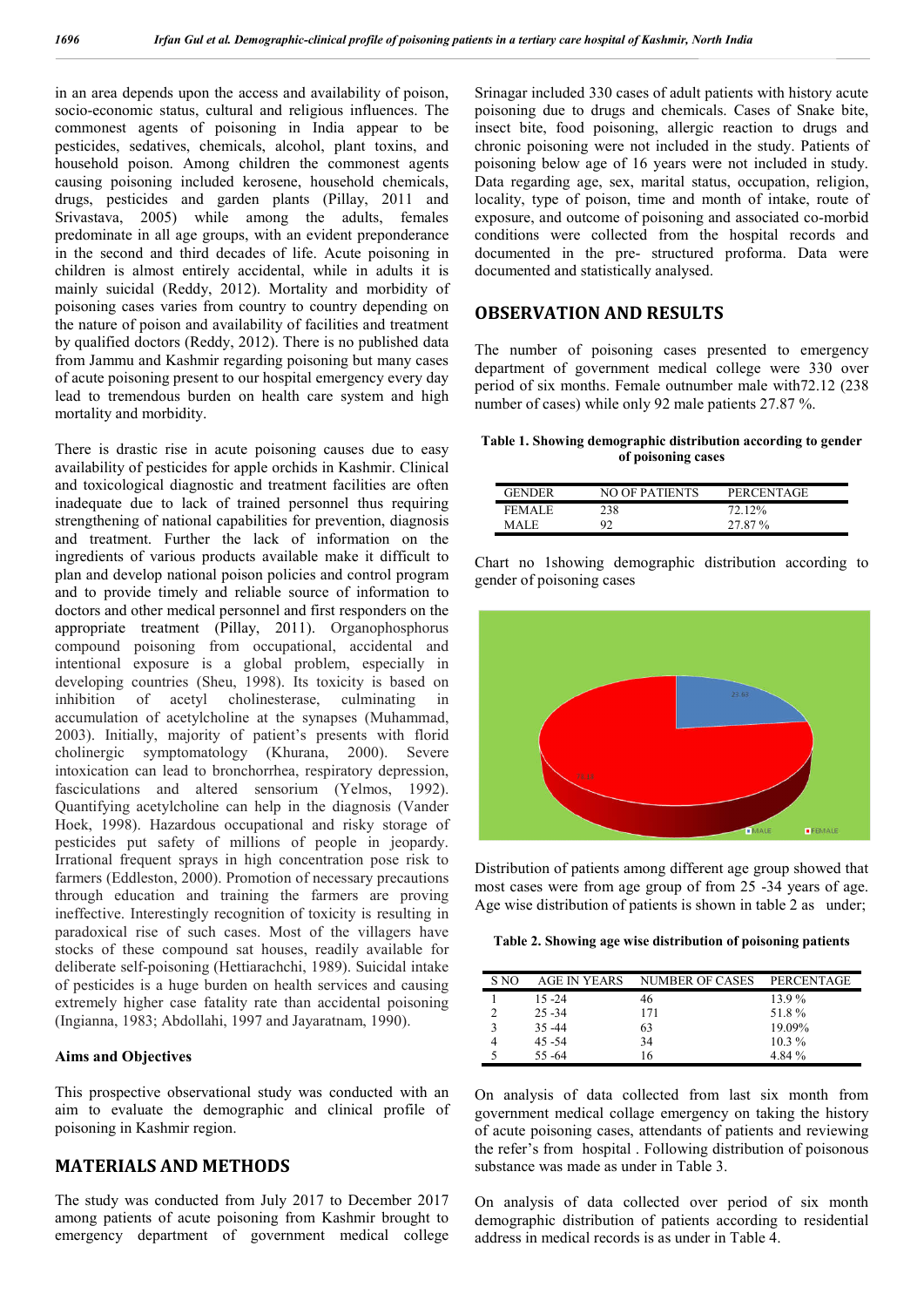| S.No | Nature of poison            | No Of Patients | Precentage |
|------|-----------------------------|----------------|------------|
|      | Organo phosphate compounds  | 194            | 58.78 %    |
|      | Rodenticide compounds       | 35             | 10.54%     |
|      | Benzodiazepin compounds     | 26             | 7.87%      |
|      | Corresive compounds         | 15             | 4.57 %     |
|      | Petrochemical compounds     | 8              | 2.42 %     |
|      | Alcohol compounds           | 1.6            | 4.84 %     |
|      | Carbon monoxide             |                | 1.51%      |
|      | Parecetamol                 |                | 0.90%      |
|      | Ayurvadia compounds         |                | 1.81 %     |
| 10   | Datura compounds            |                | $0.30\%$   |
| 11   | Levothyroxine               |                | $0.90\%$   |
| 12   | Mislisc (unknown) compounds | 18             | 5.46 %     |
|      | Total number of patients    | 330            |            |

**Table 3. Showing distribution of various substance taken as poison by patients**



**Figure 2. Distribution of patients among the type of poisoning**

| S. No. | District         | Number of poisoning patients | Percentage |
|--------|------------------|------------------------------|------------|
|        | <b>ANANTNAG</b>  | 42                           | 12.7       |
|        | KULGAM           | 46                           | 13.9       |
|        | <b>SHOPAIN</b>   | 50                           | 15.15      |
|        | PULWAMA          | 56                           | 16.9       |
|        | <b>SRINAGAR</b>  | 28                           | 8.4        |
|        | <b>BUDGAM</b>    | 14                           | 4.2        |
|        | <b>BANDIPORE</b> | 33                           | 10         |
|        | <b>BARMULLA</b>  | 28                           | 8.48       |
|        | <b>KUPWARA</b>   | 16                           | 4.8        |
| 10     | <b>GANDERBAL</b> |                              | 5.15       |

|  | Table 4. Demographic distribution of poisoning patients in Kashmir division |  |  |
|--|-----------------------------------------------------------------------------|--|--|
|  |                                                                             |  |  |



**Figure 2. Showing demographic distrubation of poisonig cases**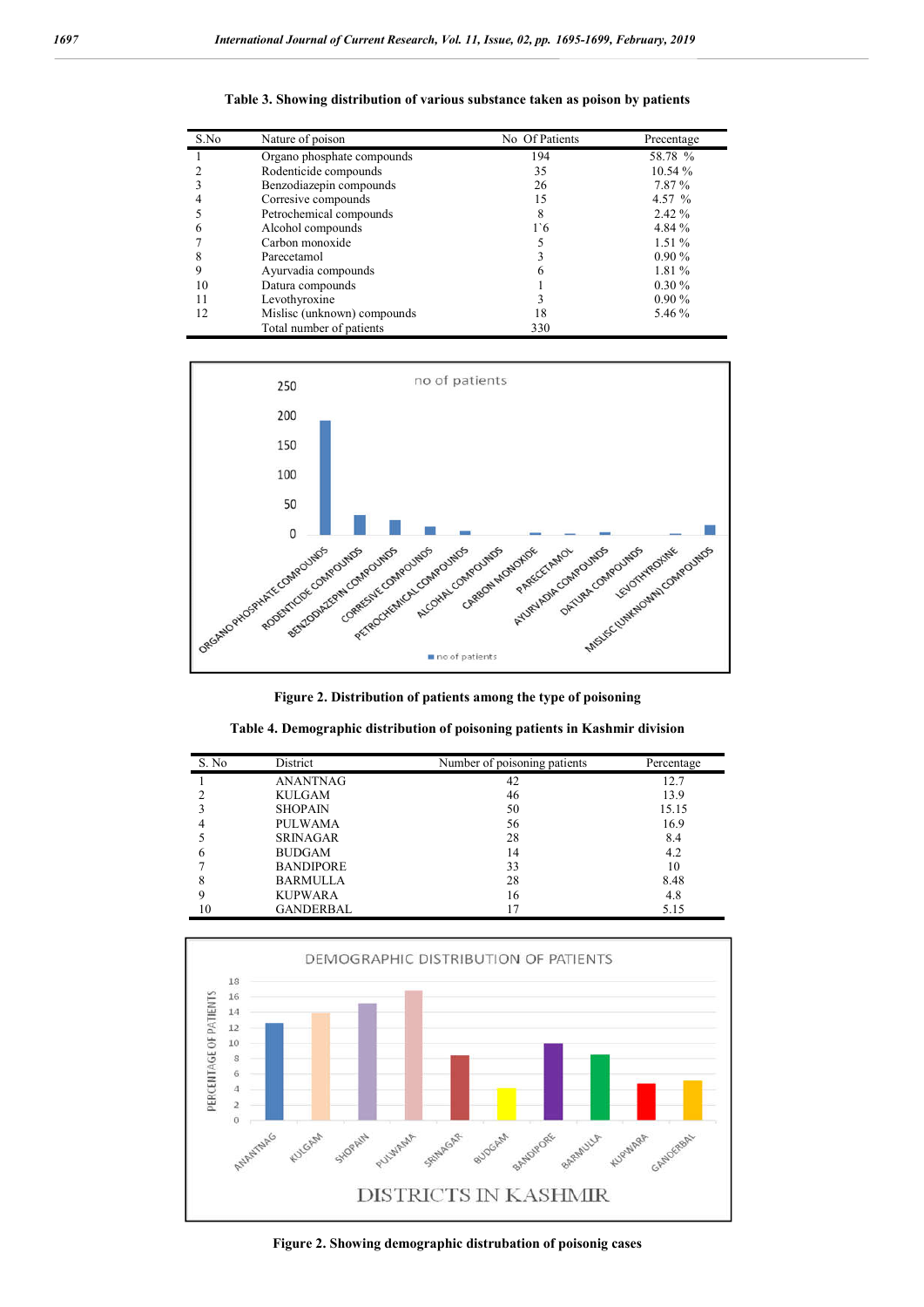| OP 194<br>PC <sub>8</sub><br>AC <sub>16</sub><br><b>BD</b> 26<br>CR 15<br>CM <sub>5</sub><br>DT <sub>1</sub><br>LT <sub>3</sub><br>RD 26<br>PM3<br>AD 6<br>25<br>$AG-42$<br>4<br>KM-46<br>29 | <b>UK18</b> |
|----------------------------------------------------------------------------------------------------------------------------------------------------------------------------------------------|-------------|
|                                                                                                                                                                                              |             |
|                                                                                                                                                                                              |             |
|                                                                                                                                                                                              |             |
| $SN-50$<br>28<br>6                                                                                                                                                                           |             |
| PA-56<br>31                                                                                                                                                                                  |             |
| SR-28<br>$\overline{\phantom{a}}$<br>0                                                                                                                                                       |             |
| <b>BM-14</b><br>8                                                                                                                                                                            |             |
| <b>BA-33</b><br>18<br>$\Omega$<br>$\theta$                                                                                                                                                   |             |
| 20<br>$BL-28$<br>$\Omega$<br>$^{\circ}$                                                                                                                                                      |             |
| $KA-16$<br>8                                                                                                                                                                                 |             |
| $GL-17$<br>10                                                                                                                                                                                |             |

**Table 3. District wise distribution of various poisoning**

AG= ANANTNAG; KM=KULGAM; SN=SHOPIAN; PA=PULWAMA; SR=SRINAAGAR; BM=BUDGAM; BA=BANDIPORA; BL=BARAMULLA; KA=KUPWARA; GL=GANDERBAL. RD= RODENTICIDE; BD= BENZODIAZIPINE; CR= CORROSIVE; PC= PETROCHEMICAL; AC= ALCOHOL; CM= CARBONMONOXIDE; PM= PARACETAMOL; AD= AYURVEDIC; DT= DATURA; LT= LEVOTHYROXINE; UK= UNKNOWN

|  |  | Table 4. showing means of exposure |
|--|--|------------------------------------|
|  |  |                                    |
|  |  |                                    |

| S. NO | Route of Exposure      | No. of Patients | Percentage |  |
|-------|------------------------|-----------------|------------|--|
|       | Ingestion              | 291             | 88.18      |  |
|       | Inhalation             | 24              | 7.27       |  |
|       | Topical                | 15              | 4.5        |  |
|       | Inhalation $+$ topical |                 | 2.12       |  |



**Figure 3. Showing means of exposure**

# **DISCUSSION**

B. Maharani *et al*. (Maharani, 2013) conducted a same similar retrospective study at Salem, Tamil Nadu in a tertiary care hospital. 150 cases of acute poisoning in adults due to drugs and chemicals were included in study. In all the cases the route of exposure was oral but in our study only 88.1% were oral injected with 7.27 inhaled and topical 4.5%. Males (92 cases) outnumbered females (58 cases) B. Maharani *et al*. (2013) study but in our study female out number with 72.12%(238) out of total cases of 330 and Peak occurrence was in the age group of 21-30 years (47 cases) in B. Maharani *et al*[14]<sup>A</sup> study similar to our study with 171 cases (25- 34) and Organophosphorus was the commonest agent (58.66%)as in our study with 58.78% ( 194 cases). M. ShoaibZaheer, M. Aslam *et al*. (ShoaibZaheer, 2009), conducted a study among the cases admitted with acute poisoning in medical wards of Jawaharlal Nehru Medical College and Hospital, Aligarh, over a period of one year. 104 cases were taken Maximum number of cases (n=59) were recorded in the 20-29. Year's age group. The frequency declined as the age advanced  $(P<0.01)$  similar to our study in tertiary care hospital in Kashmir.

Organophosphates and aluminium phosphide constituted the majority of cases in rural areas (63%), while zinc phosphide, aluminium phosphide, sedatives and delirients accounted

For majority of the urban cases (80%) but in our study organophosphate was most common agent with 58.66 %.there were 62 males (59.6%) and 42 females (40.4%) in M. Shoaib Zaheer *et al*. (ShoaibZaheer, 2009). Study but in our study only 27.81% (92) male. BibhutiBhusana Panda *et al*. (BibhutiBhusana Panda, 2015). Study conducted at a tertiary care teaching hospital at Bhubaneswar, Odisha, India Most of the poisoning cases are aged between 20 to 30 years similar to our study. Muhammad Imran Suliman*et al*.[17].conducted a study at department of Medicine, Bahawal Victoria Hospital, Bahawalpur Pakistan Mean age was 22.1 years in the 111 suicidal cases (77.62%) and 78 (70.27%) of them were less than 24 years.

### **REFERENCES**

- Abdollahi M, Jalali N, Sabzevari O, Hoseini R, Ghanea T. 1997. A retrospective study of poisoning in Tehran. *ClinToxicol.,* 35:387–93.
- Maharani, B. and N. Vijayakumari, 2013. Profile of poisoning cases in a Tertiary care Hospital, Tamil Nadu, India,